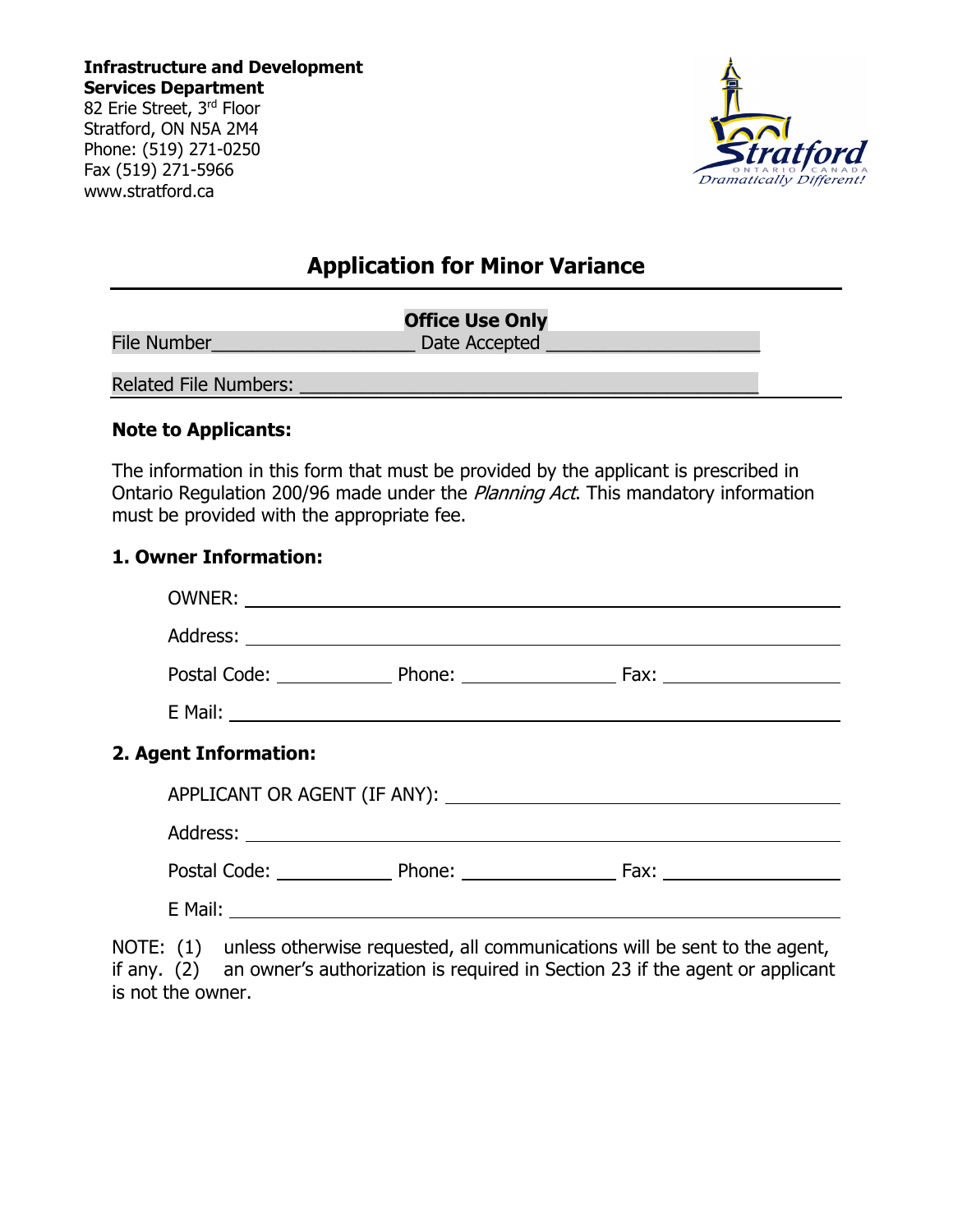**3. Names and addresses of any mortgagees, holders of charges or other encumbrances:** 

## **4. Nature and extent of relief applied for:**

 $\overline{a}$ 

**5. Why is it not possible to comply with the provisions of the By-law?**

## **6. Location of subject land (complete applicable lines):**

| Municipality:        | Concession:    |
|----------------------|----------------|
| Registered Plan No.: | $Lot(s) No.$ : |
| Reference Plan No:   | Part(s) No:    |
| Name of Street:      | Street No.:    |

## **7. Dimension of land affected:**

| Frontage:        |  |  |
|------------------|--|--|
| Depth:           |  |  |
| Area:            |  |  |
| Width of Street: |  |  |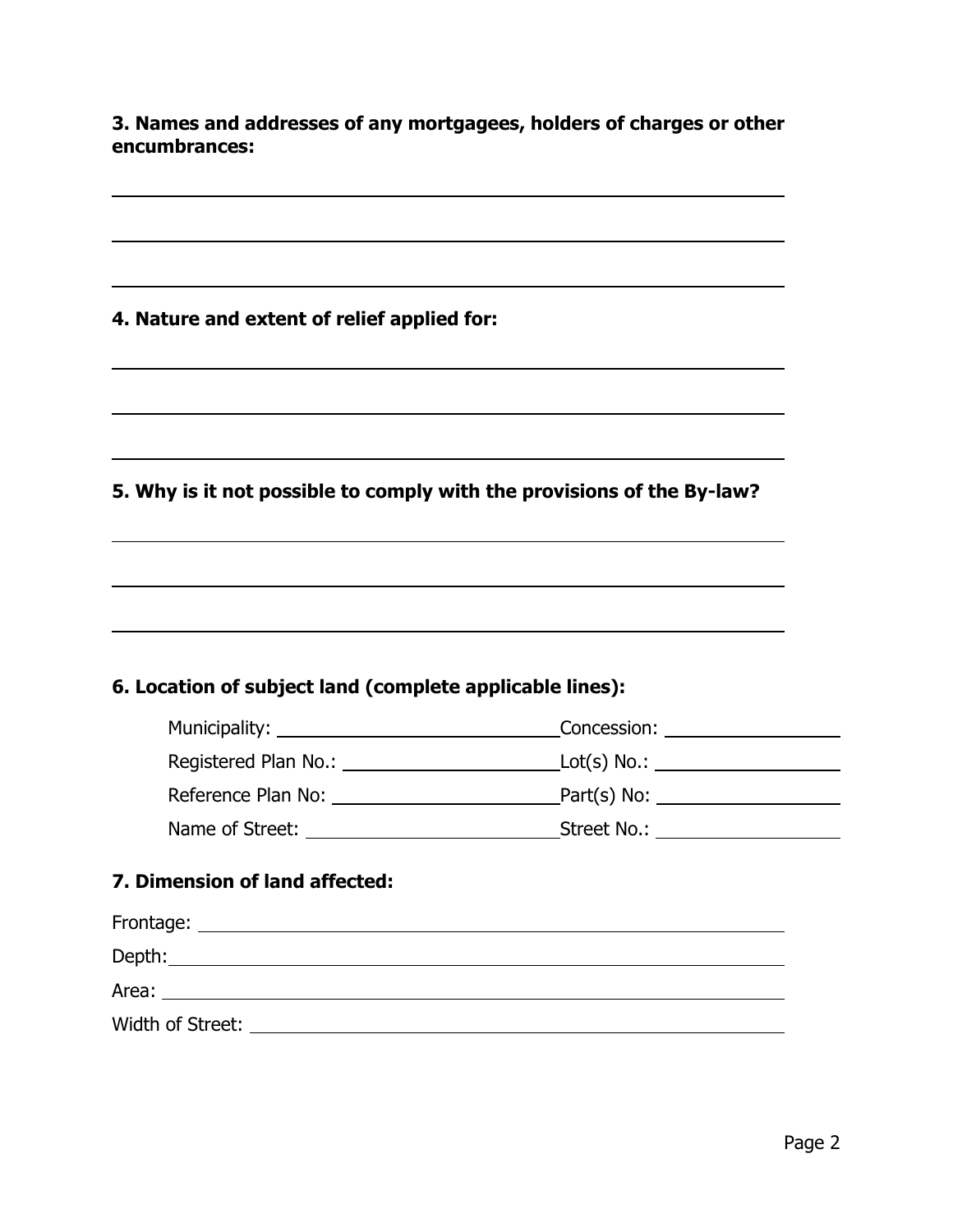**8. Particulars of all buildings and structures on or proposed for the subject land (specify ground floor area, gross floor area, number of storeys, width, length, height, etc.).** 

Existing:

 $\overline{a}$ 

Proposed:

**9. Location of all buildings and structures on or proposed for the subject land (specify distance from side, rear and front lot lines).** 

Existing:

 $\overline{a}$ 

 $\overline{a}$ 

Proposed:

**10. Date of acquisition of subject land:**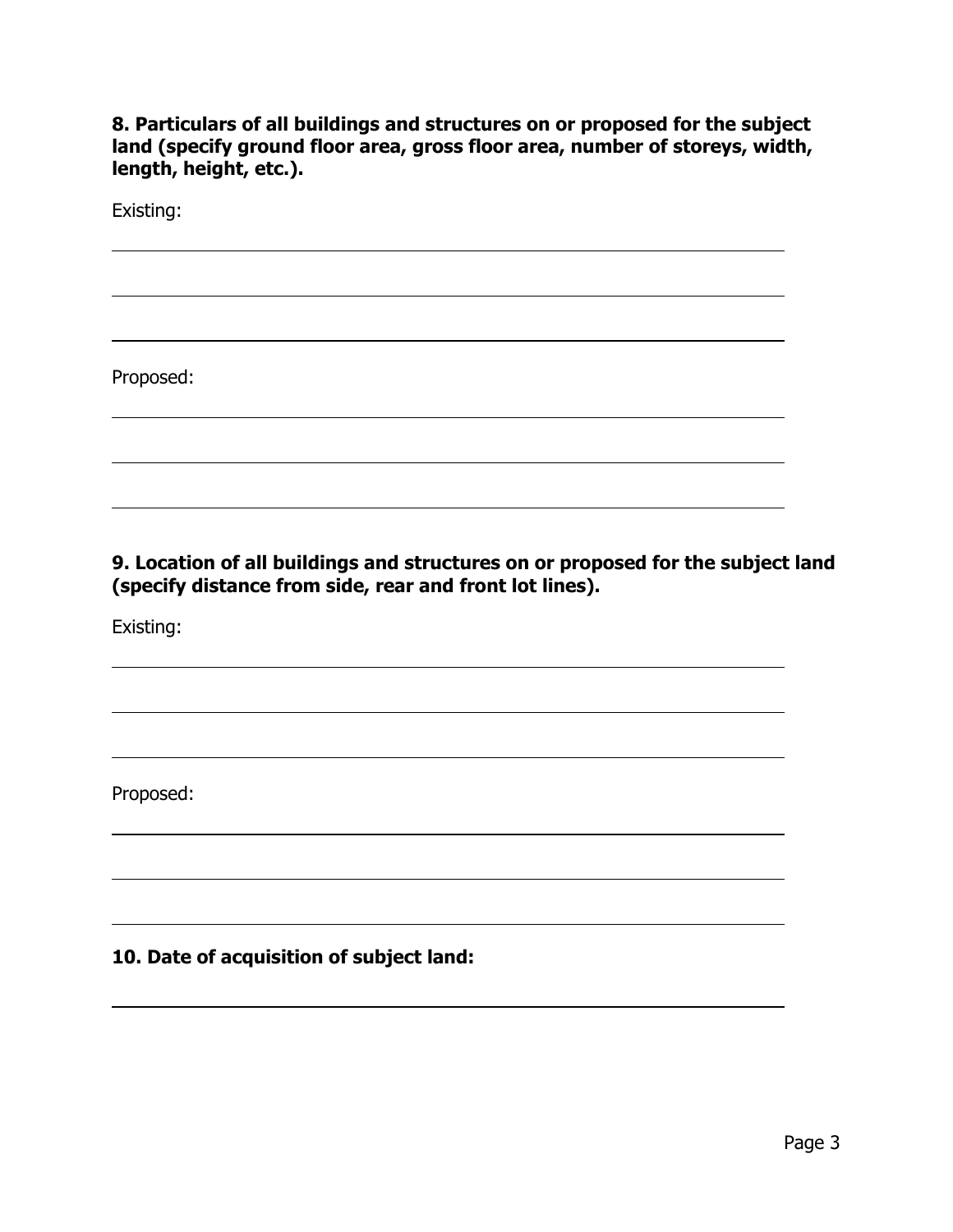**11. Date of construction of all buildings and structures on subject land:** 

**12. Existing uses of the subject property:** 

 $\overline{a}$ 

 $\overline{a}$ 

**13. Proposed uses of the subject property:** 

**14. Existing uses of abutting properties:** 

## **15. Length of time the existing uses of the subject property have continued:**

#### **16. Municipal services available (check appropriate space or spaces)**

Type of access (check appropriate box):

- $\Box$  provincial highway
- $\Box$  municipal road, maintained all year
- $\Box$  municipal road, seasonally maintained
- other public road
- $\Box$  right of way

Type of water supply (check appropriate box):

- $\Box$  publicly owned and operated piped water system
- $\Box$  privately owned and operated individual well
- $\Box$  privately owned and operated communal well
- $\Box$  lake or other water body
- $\Box$  other means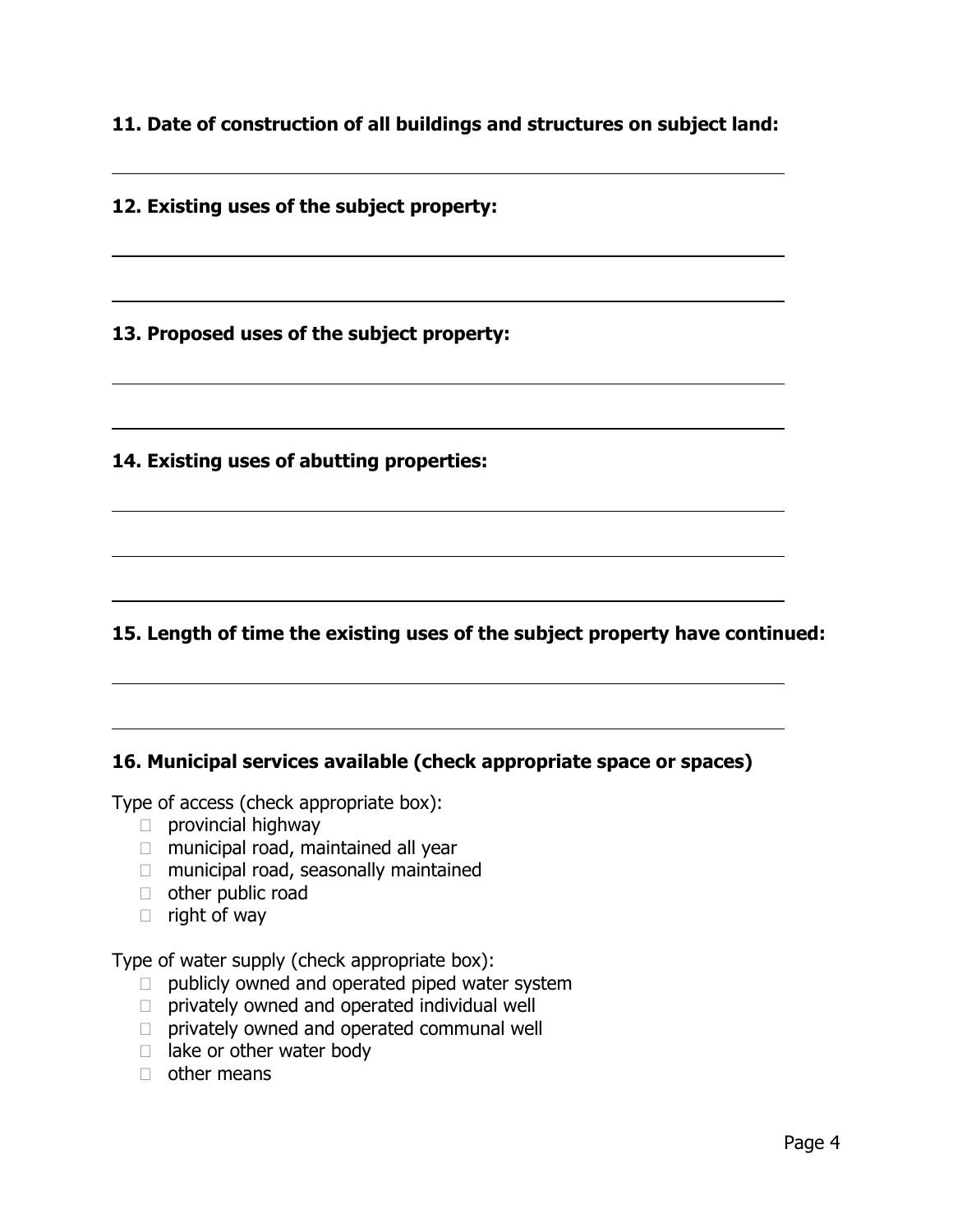#### **Municipal services available continued:**

Type of sewage disposal (check appropriate box):

- $\Box$  publicly owned and operated sanitary sewage system
- $\Box$  privately owned and operated individual septic tank
- $\Box$  privately owned and operated communal septic system
- $\Box$  privy
- $\Box$  other means

Type of storm drainage (check appropriate box):

- $\Box$  storm sewers
- ditches
- $\Box$  swales

 $\overline{a}$ 

 $\overline{a}$ 

 $\overline{a}$ 

 $\Box$  other means

## **17. Present Official Plan provisions applying to the land:**

#### **18. Present Zoning By-law provisions applying to the land:**

## **19. Is the subject property the subject of a current application for subdivision or consent under the** Planning Act**?**

 $Yes$  No  $\Box$ 

If the answer is YES, specify the appropriate file number and the status of the application.

### **20. Has the owner previously applied for a minor variance in respect to the subject property?**

 $Yes$  No  $\_\$ 

If the answer is YES, describe briefly.

## **21. Sketch**

The application shall be accompanied by a sketch showing the following:

• the boundaries and dimensions of the subject land.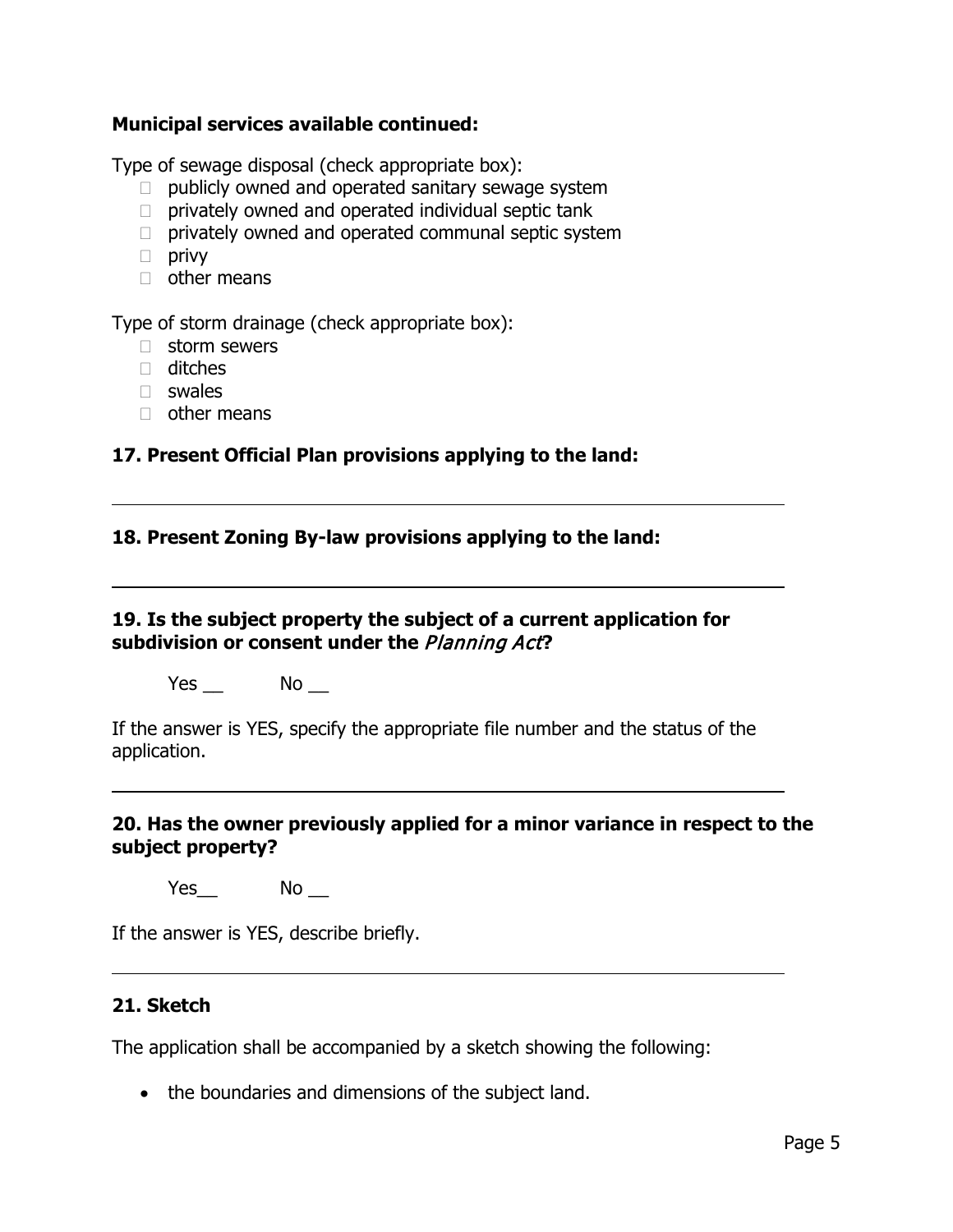- the location, size and type of all existing and proposed buildings and structures on the subject land, indicating the distance of the buildings or structures from the front yard lot line, rear yard lot line and the side yard lot lines.
- the approximate location of all natural and artificial features on the subject land and on land that is adjacent to the subject land that, in the opinion of the applicant, may affect the application. Examples include buildings, railways, roads, watercourses, drainage ditches, river or stream banks, wetlands, wooded areas, wells and septic tanks.
- the current uses on land that is adjacent to the subject land.
- the location, width and name of any roads within or abutting the subject land, indicating whether it is an unopened road allowance, a public travelled road, a private road or a right of way.
- if access to the subject land is by water only, the location of the parking and docking facilities to be used; and
- the location and nature of any easement affecting the subject land.

## **22. Other fees:**

In addition to the application fee where the City requires assistance from its solicitors or other technical or professional consultants in the processing of this application, the applicant shall be responsible for reimbursing all legal and consulting fees incurred by the City, at the City's actual cost. Depending on the amount of such fees, which the City expects to incur on any given application, the City may also require the applicant to enter into an agreement with respect to the payment of such fees and may, where appropriate, require security to be posted.

The applicant is hereby notified that in the event the City of Stratford Council approves the application and the matter is appealed to the Local Planning Appeal Tribunal, the applicant may be required to enter into a financial agreement to bear all legal and consulting costs incurred by the City with regard to its preparation for and attendance at such hearings, including all prehearing conferences and all hearing related matters.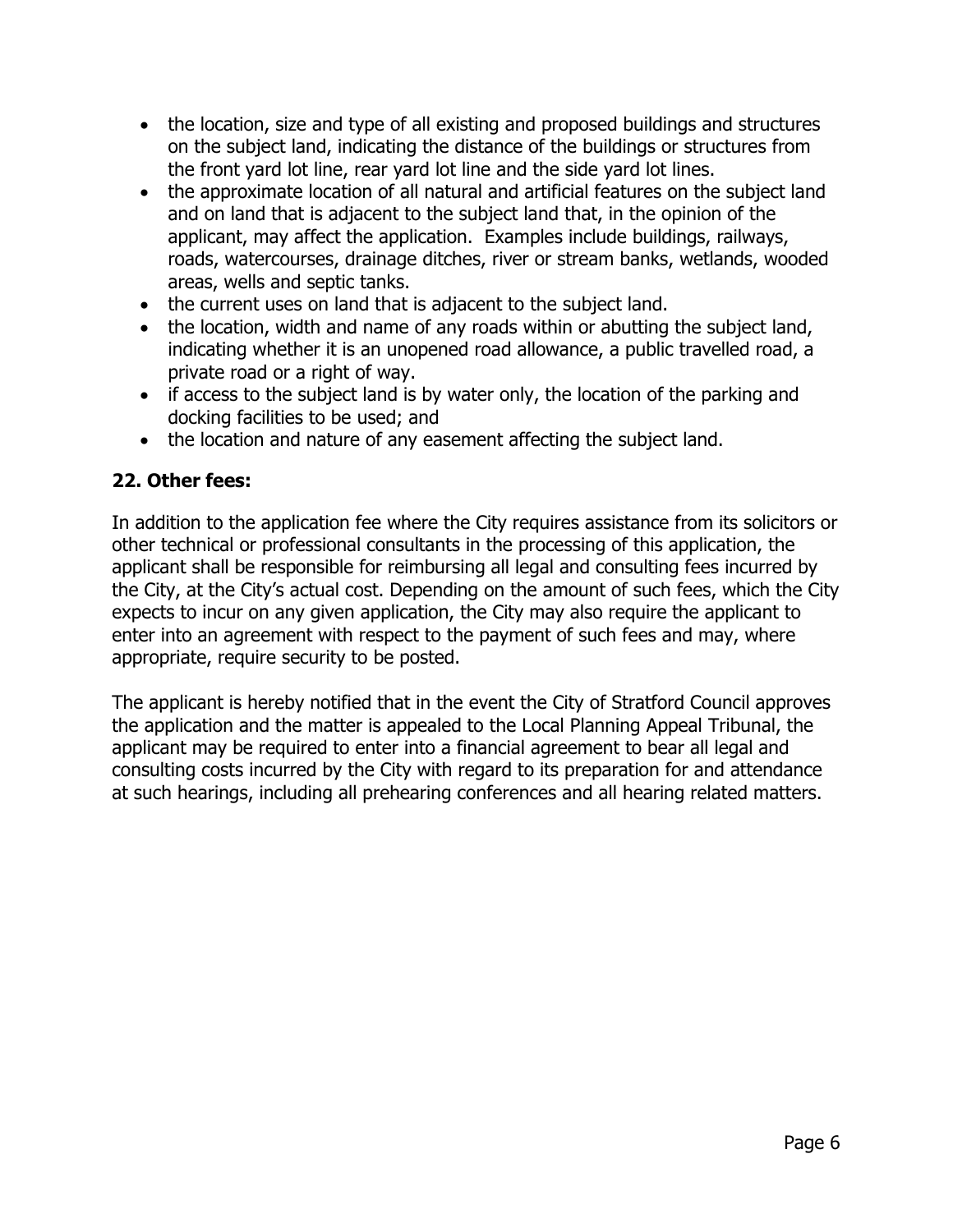## **23. Affidavit or Sworn Declaration:**

| <b>Declaration for the Prescribed Information</b>          |                                                                                                                                                                          |  |  |  |
|------------------------------------------------------------|--------------------------------------------------------------------------------------------------------------------------------------------------------------------------|--|--|--|
|                                                            |                                                                                                                                                                          |  |  |  |
|                                                            | $\mathsf{in\ the}\_$                                                                                                                                                     |  |  |  |
| this application in respect of the above Sections is true. | make oath and say (or solemnly declare) that the information contained in this<br>application is true and that the information contained in the documents that accompany |  |  |  |
| Sworn (or declared) before me:                             |                                                                                                                                                                          |  |  |  |
|                                                            |                                                                                                                                                                          |  |  |  |
|                                                            | $\frac{1}{2}$ in the:                                                                                                                                                    |  |  |  |
|                                                            |                                                                                                                                                                          |  |  |  |
| <b>Commissioner of Oaths</b>                               | Applicant                                                                                                                                                                |  |  |  |
| 24. Authorization:                                         |                                                                                                                                                                          |  |  |  |
| the purpose of evaluation of the subject application.      | I hereby authorize the City of Stratford and municipal staff to access the subject site for                                                                              |  |  |  |

 $\overline{a}$ 

 $\overline{a}$ 

Date Signature of Owner

If the applicant is not the owner of the land that is the subject of this application, the written authorization of the owner that the applicant is authorized to make the application must be included with this form or the authorization set out below must be completed.

## **Authorization of Owner for Agent to make the Application**

1, 1. **am the owner of the land that is the** subject of this application for a minor variance and I authorize \_\_\_\_\_\_\_\_\_\_\_\_\_\_\_ to make this application on my behalf.

Date Signature of Owner